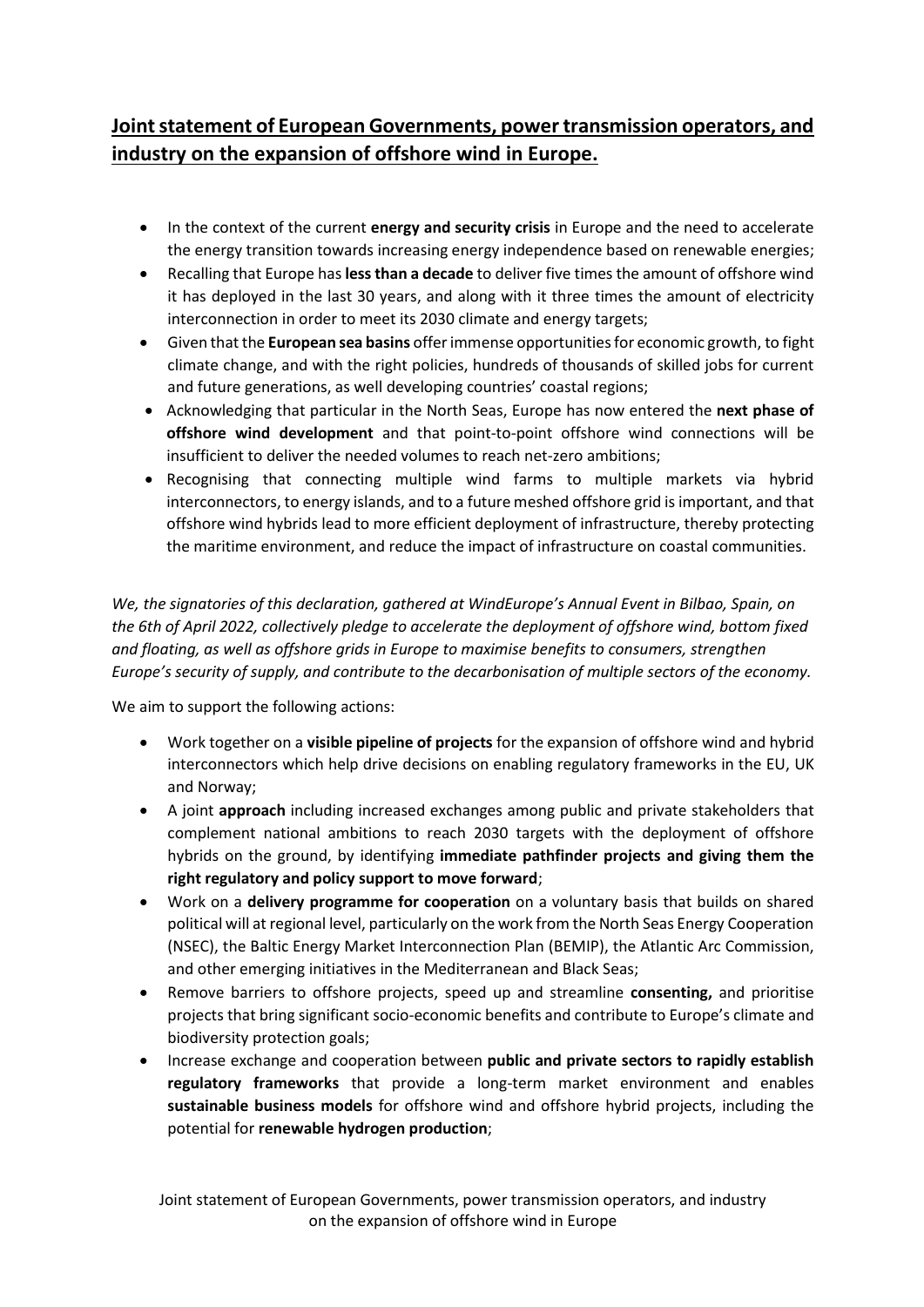- **Work towards appropriate, stable, and predictable electricity market arrangements** for offshore hybrids that distribute costs and benefits fairly between countries, consumers, TSOs, and offshore wind farm developers involved;
- **Work together on a scale-up** of technologies and innovations such as interoperability of **HVDC** and other technologies that enable system, economic and societal integration of offshore wind;
- **Reinforce at European scale R&D** programmes and projects in these fields to support the competitiveness and the expansion of Europe's offshore wind supply chain;
- **Ensure consistency** between offshore and onshore renewables and grid planning based on a common vision and scenarios for the 2050 European energy system;
- Coordinate on **maritime spatial planning** to promote the co-existence of the needed offshore wind volumes, biodiversity protection and other economic uses of the sea;
- Coordinate and exchange on the **planning of infrastructure** for offshore wind in line with national and European legislation to ensure efficiency, maximum co-use and the reduction of impacts on marine ecosystems and coastal communities;
- Coordinate projects with key stakeholders, including elected officials, TSOs, wind farm developers, NGOs, fishermen, and local associations;
- Identify and disseminate **best practices**in national support schemes to foster the coordination of national tendering processes including the use of non-price criteria;
- Coordinate the design of tenders that incorporate the selection of **competitive projects** with the appropriate risk-sharing between stakeholders, and which offer **enhanced sustainability** in the protection of marine ecosystems, climate change mitigation and co-existence;
- Cooperate on **industrial, energy, and competition policies** to support European technology leadership and to secure a financially viable, scalable, responsible, and sustainable value chain that is able to deliver the expansion of offshore wind across Europe.

*We ask the European Commission and WindEurope to support the implementation of this declaration through the appropriate existing regional cooperation initiatives, groups and other fora. We ask WindEurope to monitor the annual progress of actions by providing reports to the signatories.* 

Signed on 06 April 2022 by: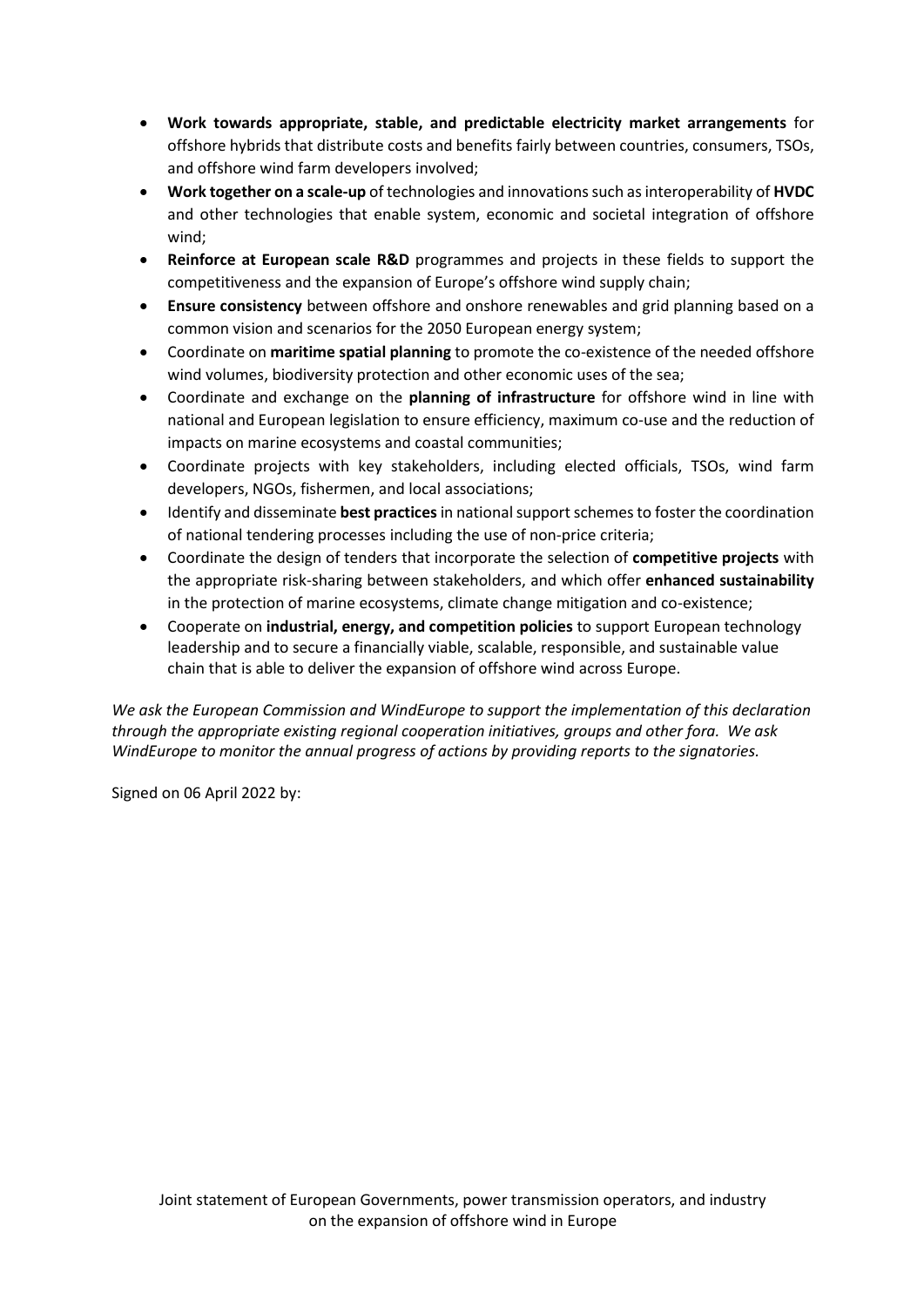in observ

Tinne van der Straeten Claude Turmes

Minister for Investment, Department for International Trade Department for Business, Energy and Industrial & Strategy United Kingdom

Third Vice-President of the Government of Spain and Minister for the Ecological Transition and Demographic Challenge

Federal Minister for Energy, Belgium Minister for Energy and Spatial Planning, Luxembourg

le  $GMD$ 

Lord Grimstone of Boscobel Kt Patrick Graichen

State Secretary at the Federal Ministry of Economic Affairs and Climate Action, Germany

Ms. Teresa Ribera National Communication of Timo Tartar Deputy Secretary General for Energy and Mineral Resources at Ministry of Economic Affairs and Communications, Estonia

JQ

Daiva Garbaliauskaite Vice-Minister of Energy, Lithuania

pon

Sven Utermöhlen aus der Anten aus der Abenden Eickholt CEO Offshore Wind, RWE Renewablesx CEO SGRE, SGRE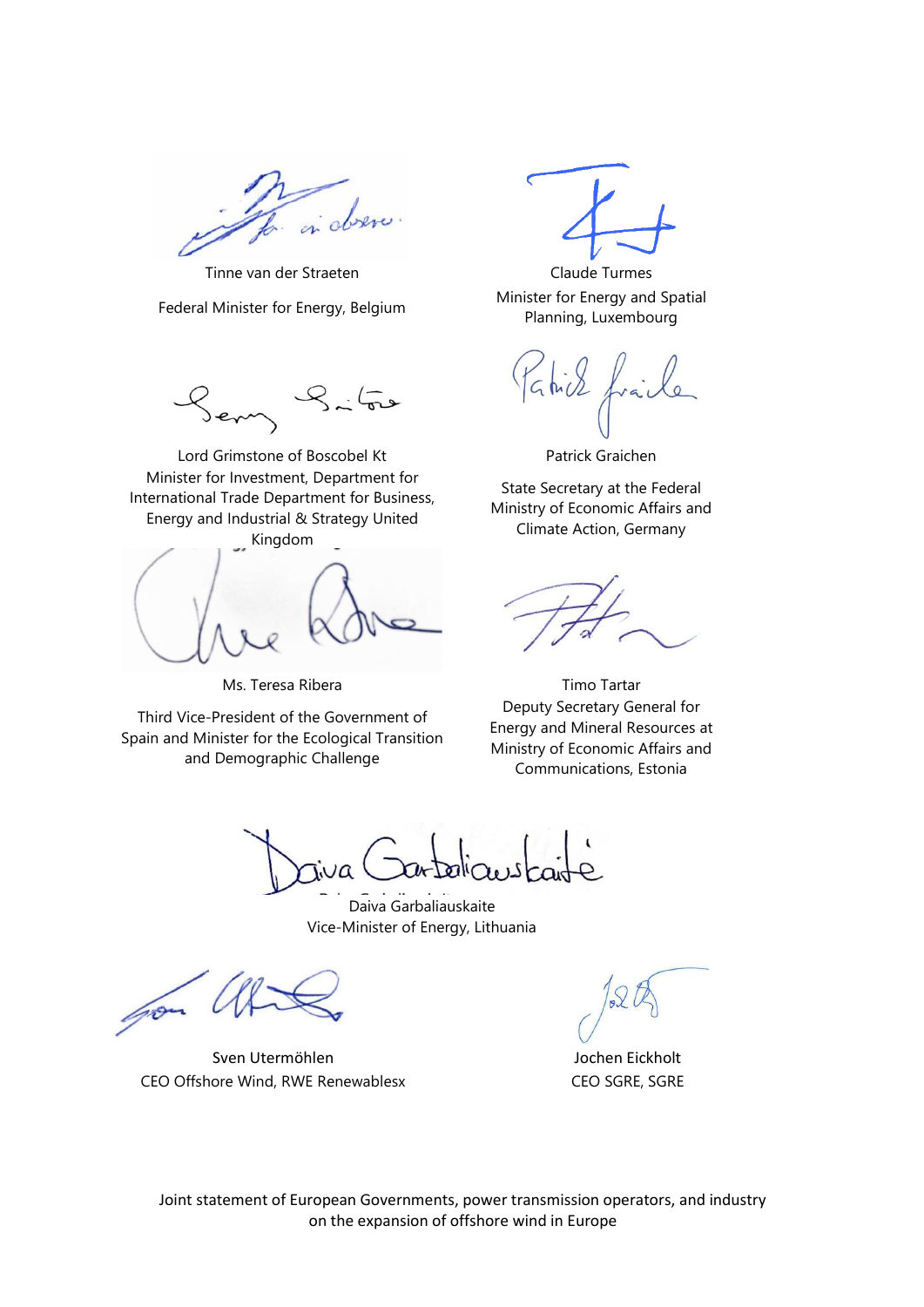BRILVING BENSASSON Chairman & CEO EDF Renewables





Helene Bistrom **Beate Myking** Senior Vice President, Head of Business Area Wind, Vattenfall

Philippe I vafyan

Philippe Kavafyan Claudio Facchin

CEO, Aker Offshore Wind CEO Hitachi Energy,

Senior Vice President, Renewable Solutions, Equinor

Hessel Dejong David Povall

General Manager – Renewable and Energy Solutions – Offshore Wind, Shell

Xabier Viteri Solaun João Paulo Costeira

David Povall

Executive VP of Development, Northland Power

Managing Director of Iberdrola Renovables Executive Director - Low Carbon Generation, Repsol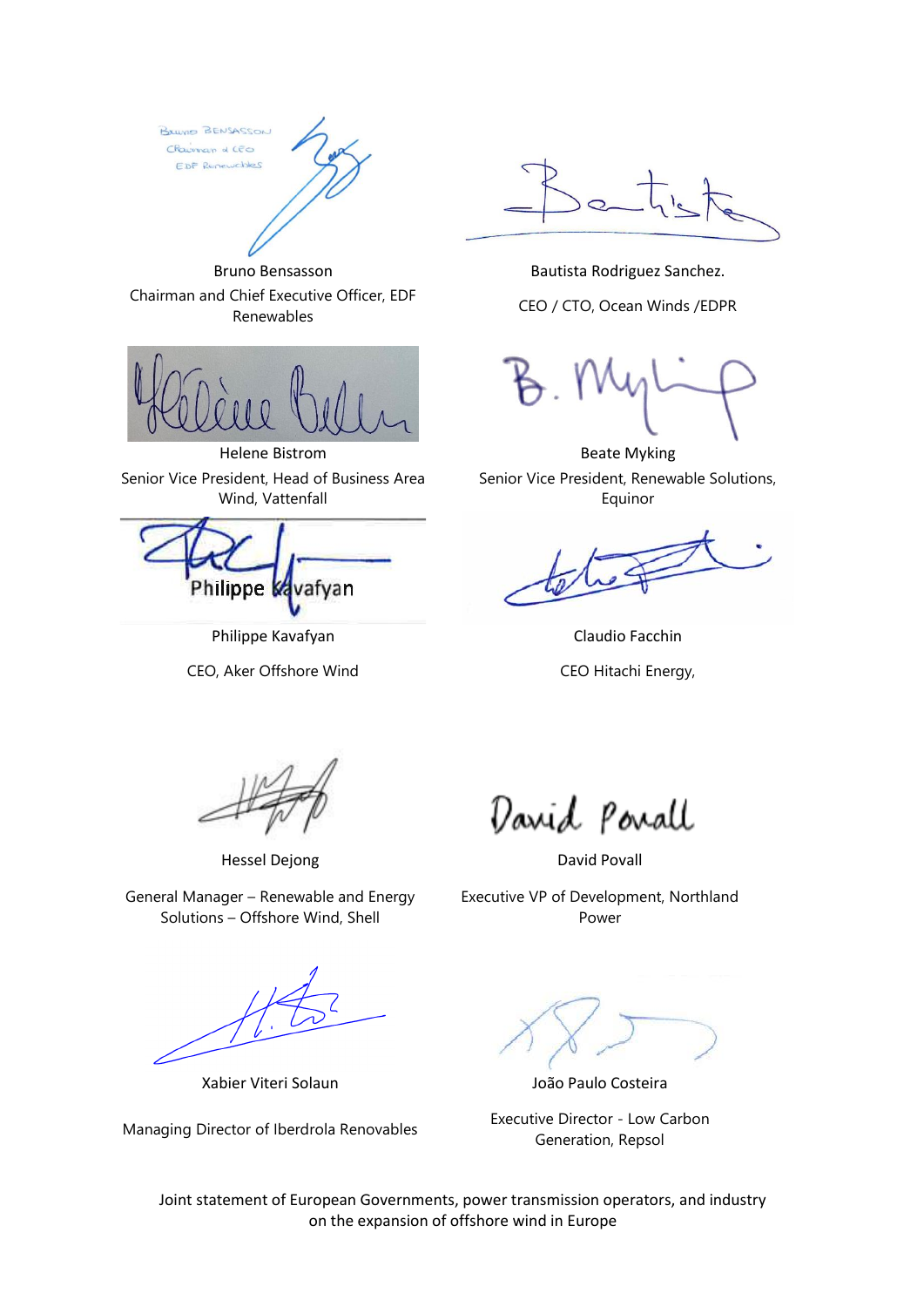Je *Vau*le

Ander for hot

Martin Neubert Morten Dyrholm

Chief Commercial Officer and Deputy CEO, Ørsted

Jan Kjaersgaard

CEO Offshore Wind, GE Renewable Energy

Followed Math

Edward Northam Samuel Leupold

Head of GIG Europe at Green Investment Group Limited, Macquarie Capital

Group Senior Vice President for MarCom, Sustainability & Public Affairs, Vestas

Carlos Martin

CEO, BlueFloat Energy

Chairman of Wind Energy, Macquarie Green Investment Group

Cordi O'Hara Chris Peeters President, NGV CEO Elia Group

Stefan Kapferer Shane Tomlinson CEO 50Hz <br>
Acting CEO, E3G